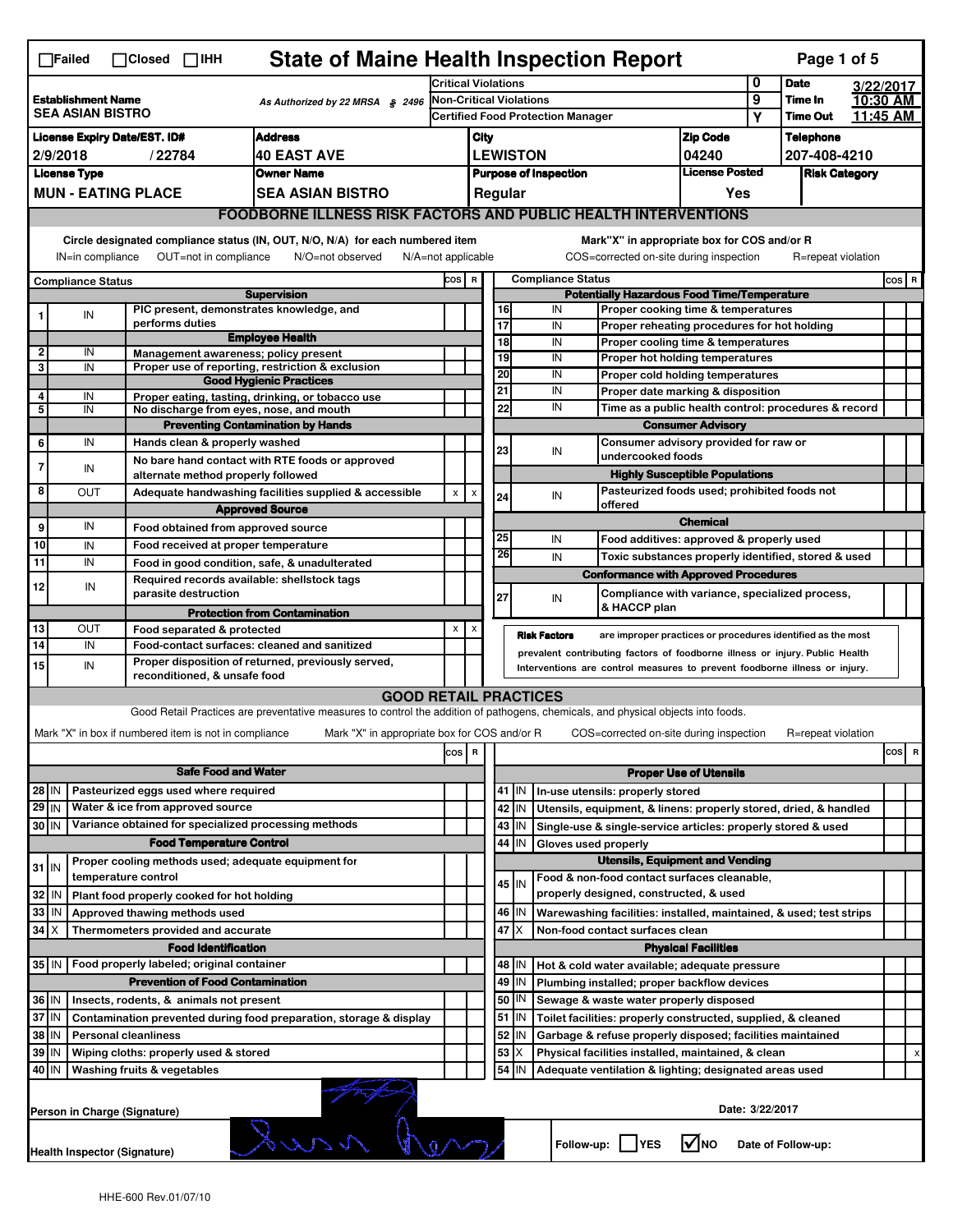| <b>State of Maine Health Inspection Report</b><br>Page 2 of 5 |                                      |                                 |                                 |              |                          |                                  |  |  |
|---------------------------------------------------------------|--------------------------------------|---------------------------------|---------------------------------|--------------|--------------------------|----------------------------------|--|--|
| <b>Establishment Name</b>                                     |                                      | As Authorized by 22 MRSA § 2496 | 3/22/2017<br>Date               |              |                          |                                  |  |  |
| <b>SEA ASIAN BISTRO</b>                                       |                                      |                                 |                                 |              |                          |                                  |  |  |
| <b>License Expiry Date/EST. ID#</b><br>2/9/2018<br>/22784     | <b>Address</b><br><b>40 EAST AVE</b> |                                 | City / State<br><b>LEWISTON</b> | /ME          | <b>Zip Code</b><br>04240 | <b>Telephone</b><br>207-408-4210 |  |  |
|                                                               |                                      |                                 | <b>Temperature Observations</b> |              |                          |                                  |  |  |
| Location                                                      | <b>Temperature</b>                   |                                 |                                 | <b>Notes</b> |                          |                                  |  |  |
| Walk-in cooler                                                | 30                                   |                                 |                                 |              |                          |                                  |  |  |
| schrimp                                                       | 33                                   |                                 |                                 |              |                          |                                  |  |  |
| Wash cycle                                                    | 150                                  |                                 |                                 |              |                          |                                  |  |  |
| meat                                                          | 33                                   |                                 |                                 |              |                          |                                  |  |  |
| rinse cycle                                                   | 183                                  |                                 |                                 |              |                          |                                  |  |  |
| Hot water                                                     | 110 plus                             |                                 |                                 |              |                          |                                  |  |  |
| sandwich bar                                                  | 40                                   |                                 |                                 |              |                          |                                  |  |  |
| sauce                                                         | 40                                   |                                 |                                 |              |                          |                                  |  |  |

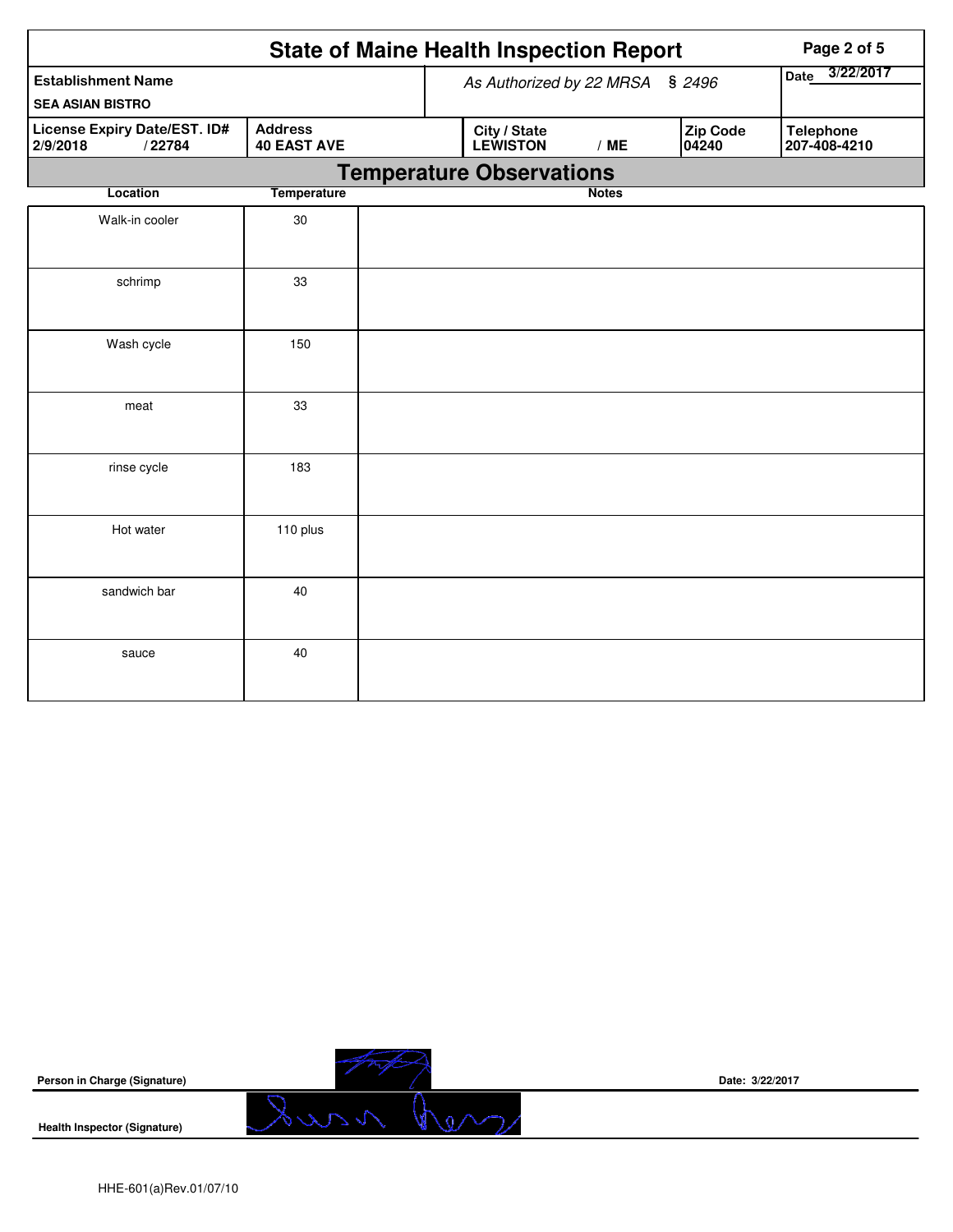|                                                                                                                                                                                   | <b>State of Maine Health Inspection Report</b> | Page 3 of 5                                                                                                                                        |           |                          |                          |
|-----------------------------------------------------------------------------------------------------------------------------------------------------------------------------------|------------------------------------------------|----------------------------------------------------------------------------------------------------------------------------------------------------|-----------|--------------------------|--------------------------|
| <b>Establishment Name</b>                                                                                                                                                         |                                                |                                                                                                                                                    |           |                          | 3/22/2017<br><b>Date</b> |
| <b>SEA ASIAN BISTRO</b>                                                                                                                                                           |                                                |                                                                                                                                                    |           |                          |                          |
| License Expiry Date/EST. ID#<br>2/9/2018<br>/22784                                                                                                                                | <b>Address</b><br><b>40 EAST AVE</b>           | City / State<br><b>LEWISTON</b>                                                                                                                    | <b>ME</b> | <b>Zip Code</b><br>04240 |                          |
|                                                                                                                                                                                   |                                                | <b>Observations and Corrective Actions</b>                                                                                                         |           |                          |                          |
|                                                                                                                                                                                   |                                                | Violations cited in this report must be corrected within the time frames below, or as stated in sections<br>8-405.11 and 8-406.11 of the Food Code |           |                          |                          |
| 8: 5-205.11.(B): N: Hand washing facility being used for other than hand washing.                                                                                                 |                                                |                                                                                                                                                    |           |                          |                          |
| INSPECTOR NOTES: scrub pads and towels in handsinks                                                                                                                               |                                                |                                                                                                                                                    |           |                          |                          |
| 8: 6-301.11: N: Hand cleanser not available at hand wash sink or lavatory.                                                                                                        |                                                |                                                                                                                                                    |           |                          |                          |
| INSPECTOR NOTES: no soap handsink sushi bar area                                                                                                                                  |                                                |                                                                                                                                                    |           |                          |                          |
| 13: 3-302.11.(A).(1).(B): N: Cooked Ready-to-Eat food not protected from cross contamination from raw animal foods during storage, preparation,<br>holding, or display.           |                                                |                                                                                                                                                    |           |                          |                          |
| INSPECTOR NOTES: raw shrimp and raw meat stored above kegs and vegetables                                                                                                         |                                                |                                                                                                                                                    |           |                          |                          |
| 34: 4-302.12.(A): N: Inadequate number of food temperature measuring devices provided.                                                                                            |                                                |                                                                                                                                                    |           |                          |                          |
| <b>INSPECTOR NOTES: needed all coolers</b>                                                                                                                                        |                                                |                                                                                                                                                    |           |                          |                          |
| 47: 4-602.13: N: Non-food contact surfaces are not cleaned at a frequency necessary to preclude accumulation of soil residues.                                                    |                                                |                                                                                                                                                    |           |                          |                          |
| INSPECTOR NOTES: clean refrigeration doors seals                                                                                                                                  |                                                |                                                                                                                                                    |           |                          |                          |
| 53: 6-101.11.(A): N: Indoor surfaces are not properly constructed as to be smooth, durable, and easily cleanable or constructed of nonabsorbent material<br>in areas of moisture. |                                                |                                                                                                                                                    |           |                          |                          |
| INSPECTOR NOTES: paint molding (walls) paint walls where paint is peelng off paint shelving bar area                                                                              |                                                |                                                                                                                                                    |           |                          |                          |
| 53: 6-201.13.(A): N: Floor and wall junctures are not enclosed and sealed.                                                                                                        |                                                |                                                                                                                                                    |           |                          |                          |
| INSPECTOR NOTES: repair floor to wall molding                                                                                                                                     |                                                |                                                                                                                                                    |           |                          |                          |
| 53: 6-201.16: N: Wall and ceiling coverings are not easily cleanable.                                                                                                             |                                                |                                                                                                                                                    |           |                          |                          |
| INSPECTOR NOTES: re-surface floor                                                                                                                                                 |                                                |                                                                                                                                                    |           |                          |                          |
| 53: 6-501.12: N: The physical facilities are not clean.                                                                                                                           |                                                |                                                                                                                                                    |           |                          |                          |
| <b>INSPECTOR NOTES: clean floors and walls</b>                                                                                                                                    |                                                |                                                                                                                                                    |           |                          |                          |
|                                                                                                                                                                                   |                                                |                                                                                                                                                    |           |                          |                          |
|                                                                                                                                                                                   |                                                |                                                                                                                                                    |           |                          |                          |
|                                                                                                                                                                                   |                                                |                                                                                                                                                    |           |                          |                          |
|                                                                                                                                                                                   |                                                |                                                                                                                                                    |           |                          |                          |
|                                                                                                                                                                                   |                                                |                                                                                                                                                    |           |                          |                          |
| Person in Charge (Signature)                                                                                                                                                      |                                                |                                                                                                                                                    |           | Date: 3/22/2017          |                          |
| <b>Health Inspector (Signature)</b>                                                                                                                                               | Surn f                                         |                                                                                                                                                    |           |                          |                          |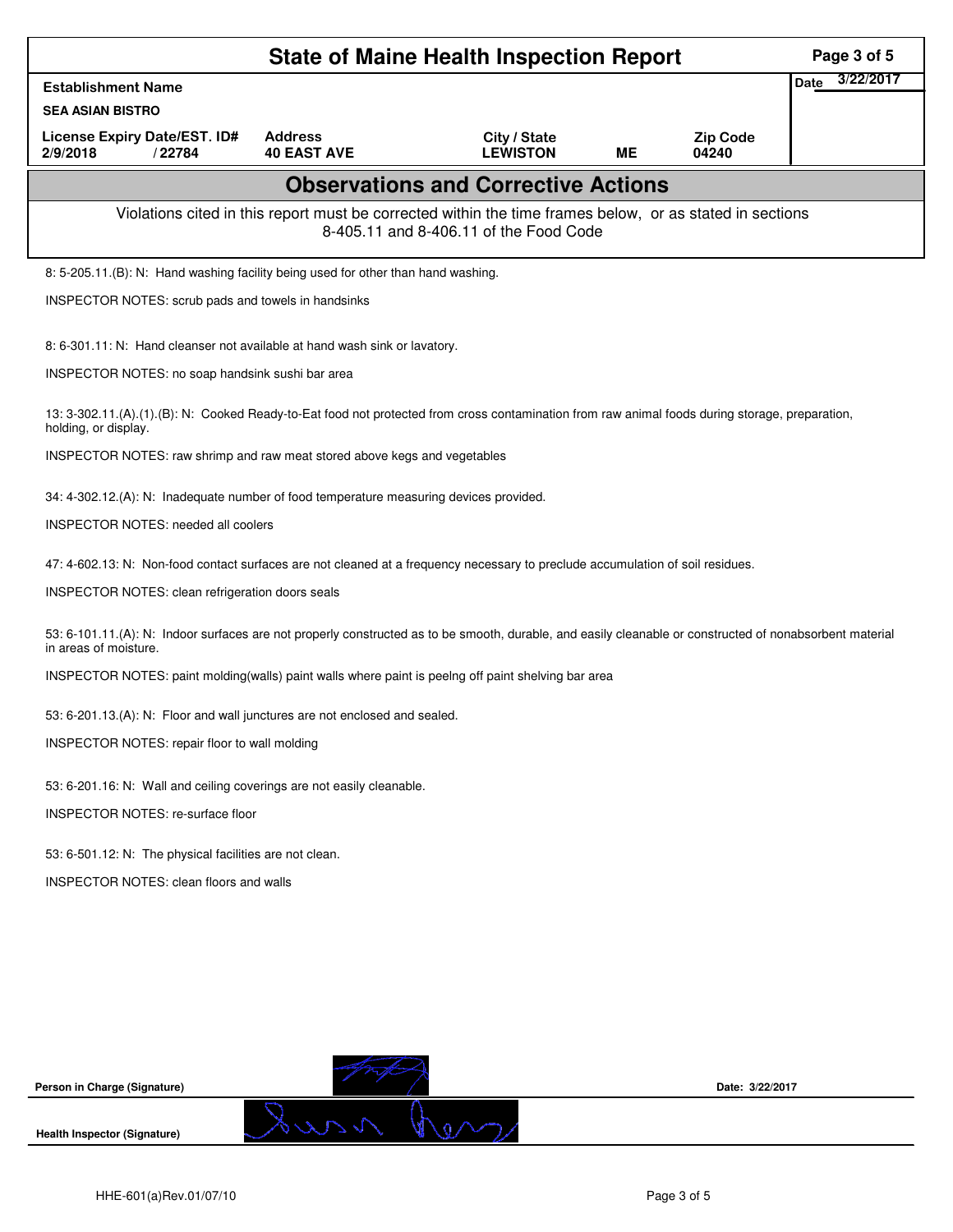|                                                    | Page 4 of 5<br>3/22/2017             |                                 |    |                          |  |  |  |  |  |
|----------------------------------------------------|--------------------------------------|---------------------------------|----|--------------------------|--|--|--|--|--|
| <b>Establishment Name</b>                          |                                      |                                 |    |                          |  |  |  |  |  |
| <b>SEA ASIAN BISTRO</b>                            |                                      |                                 |    |                          |  |  |  |  |  |
| License Expiry Date/EST. ID#<br>2/9/2018<br>/22784 | <b>Address</b><br><b>40 EAST AVE</b> | City / State<br><b>LEWISTON</b> | ME | <b>Zip Code</b><br>04240 |  |  |  |  |  |
| <b>Inspection Notes</b>                            |                                      |                                 |    |                          |  |  |  |  |  |
| RED FOLDER-EMPLOYEE HEALTH POLICY                  |                                      |                                 |    |                          |  |  |  |  |  |

Employee Health Policy left and explained the policy with the PIC.Please retain information as you will be asked next year during your inspection to provide the employee Health Policy information which was left with the PIC.

### Certified Food Protection Manager

Unless directed otherwise, all Eating Establishments are required to submit a copy of their Certified Food Protection Manager (CFPM) certificate. A CFPM must be hired within 90 days of a new eating establishment opening or when a CFPM leaves employment. For a list of CFPM courses and trainers go to http://www.maine.gov/healthinspection/training.htm

Please provide a copy of this certification(s) to your inspector [Susan Reny ] by emailing to [ sreny@lewistonmaine.gov ] or faxing to 207-795-5071. A copy may also be sent to Carol Gott, Health Inspection Program, 286 Water St. 3rd Floor, Augusta, ME 04333 or carol.gott@maine.gov.

Please include the name of your establishment and the establishment ID# with your certification(s).

2013 Maine Food Code Adoption

The Maine Food Code was adopted in October of 2013. Please refer to our website for a copy,

http://www.maine.gov/healthinspection. Following are a few of the major changes:

• No Bare Hand Contact with Ready-To-Eat Food. Handlers are required to use gloves, utensils, deli papers, etc., to avoid bare hand contact with ready-to-eat food;

- Establishments must have clean-up procedures for employees to follow following vomiting and diarrheal events;
- Responsibilities of the person in charge for ill employees (exclusions and restrictions); and,
- Date marking of Ready-to-eat potentially hazardous foods.

## Violation Correction Timeframe

Critical violations should be corrected on site, but in any event, within 10 days. The licensee must contact the inspector when the critical violation has been addressed at 207-( 513-3125 Ext 3224 ) or email ( sreny@lewistonmaine.gov ). Non-critical violations must be corrected within 30 days. Failure to satisfactorily correct these violations before the follow-up inspection may result in enforcement proceedings by the Department to include fines and penalties, which are outlined in Sections 7, 8 and 9 of the Rules Relating to the Administration and Enforcement of Establishments Licensed by the Health Inspection Program available at http://www.maine.gov/healthinspection. License renewals can be denied if violations are not corrected within the noted timeframes.

## C= Critical violation and NC= Non-critical violation

"Critical violation" means a provision of the Food Code that, if in non-compliance, is more likely than other violations to contribute to food contamination, illness or environmental health hazard.

#### Additional Inspection Fee

License fees provide for two inspections per year. When additional inspections are required, the Department may charge an additional \$100 fee to cover the costs of each additional inspection or visit.

#### Document Retention/Posting

Pursuant to the Maine Food Code, the establishment's current license must be displayed. In addition, a sign or placard must be posted in a conspicuous area notifying consumers that a copy of the most recent inspection report is available upon request. CFPM certificates must be posted in a conspicuous area and must be available to the Department upon request.

# CFPM: Chi Wai Tam exp 12/26/2019

Monthly pest management services

PIC will provide me wih copy of parasite destruction certificate on fish used for sushi requested this from suppliers and will fax it

**Person in Charge (Signature)**

**Health Inspector (Signature)** 

**Date: 3/22/2017**